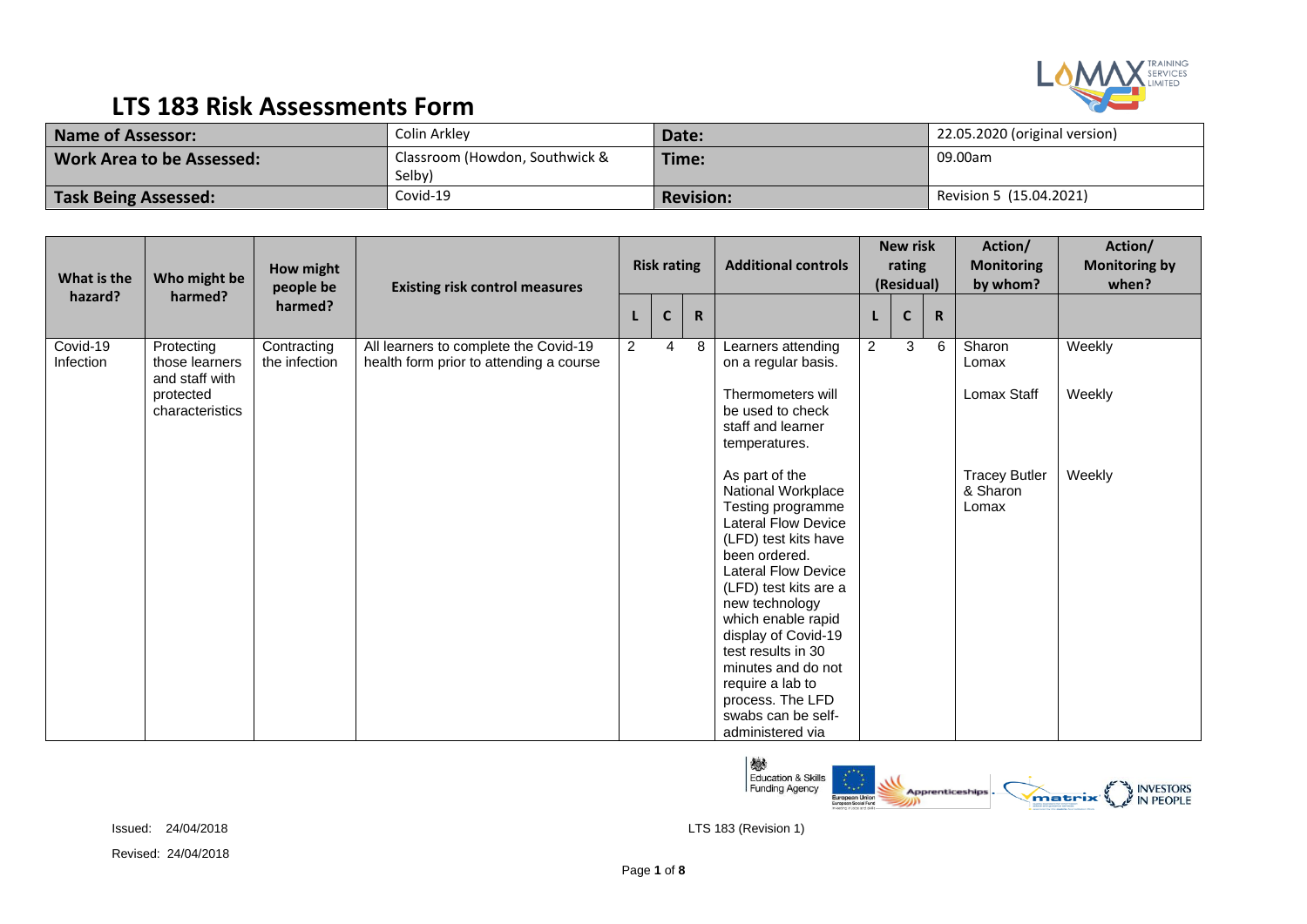

|                                |                     |                              |                                                                                                                                                                                                                                                                                                                                                                                                                                                  |                |                |   | nasal and throat<br>swabs but must be<br>processed by a<br>trained staff<br>member. The tests<br>will be available<br>once staff training<br>has been<br>completed. |   |                |   |                        |         |
|--------------------------------|---------------------|------------------------------|--------------------------------------------------------------------------------------------------------------------------------------------------------------------------------------------------------------------------------------------------------------------------------------------------------------------------------------------------------------------------------------------------------------------------------------------------|----------------|----------------|---|---------------------------------------------------------------------------------------------------------------------------------------------------------------------|---|----------------|---|------------------------|---------|
| Social<br>Distancing           | Learners &<br>Staff | Contracting<br>the infection | Ensuring that learners remain at least<br>2m apart at all times. This includes:<br>Offices<br>$\bullet$<br>Canteen<br>Reception<br>Corridors<br>If practical a one-way system for<br>entering and exiting classroom will be<br>enforced<br>Reduce the need to visit other areas of<br>the site i.e. workshops<br>Only use one classroom.<br>Reduce contact with as many other<br>learners as possible, work in small<br>teams to reduce contact. | $\overline{2}$ | $\overline{4}$ | 8 | All staff and learners<br>having regular<br>updates and<br>reminders meetings                                                                                       | 2 | 3              | 6 | Trainers &<br>Managers | Ongoing |
| Social<br>Distancing<br>(Cont) | Learners &<br>Staff | Contracting<br>the infection | <b>Howdon</b><br><b>Max No of Learners</b><br>Classroom<br>Cabin A classroom<br>6<br>TV room 2<br>Cabin B<br>8<br>18<br>Cabin C<br>$10$<br>Cabin D<br>Cabin E<br>12<br>12<br>Domestic                                                                                                                                                                                                                                                            | $\overline{c}$ | $\overline{4}$ | 8 | Class sizes<br>maintained                                                                                                                                           | 2 | $\overline{4}$ | 8 | Trainers &<br>Managers | Ongoing |



Issued: 24/04/2018 LTS 183 (Revision 1)

Revised: 24/04/2018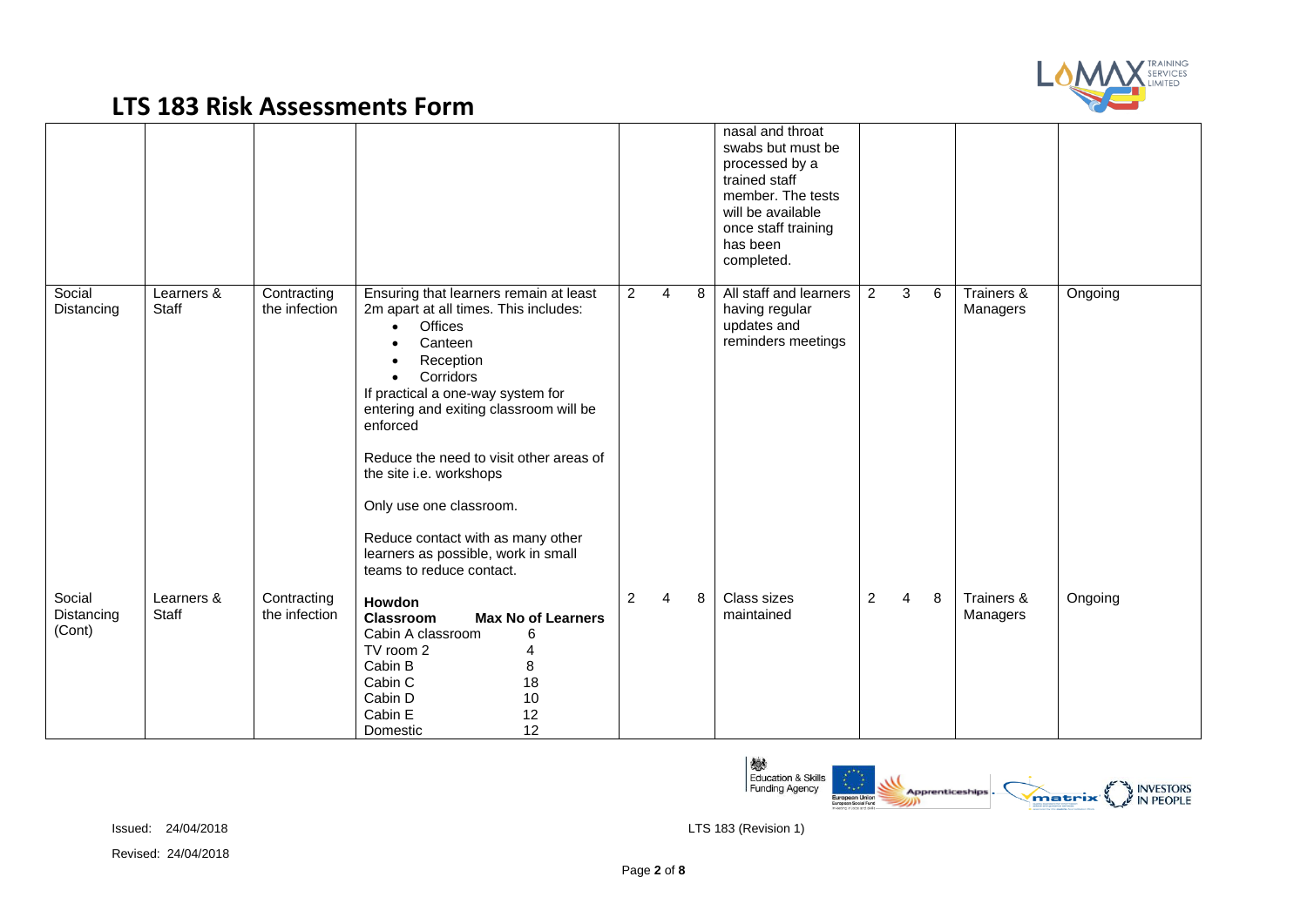

|                                  |                     |                              | <b>IT Suite</b><br>5<br><b>Southwick</b><br><b>Classroom</b><br><b>Max No of Learners</b><br><b>Both Classrooms</b><br>8<br><b>Selby/Yorkshire Training</b><br>Classroom<br><b>Max No of Learners</b><br>Classroom<br>Room 1<br>8<br>8<br>Room 3                                                                                    |                                  |   |                        |         |
|----------------------------------|---------------------|------------------------------|-------------------------------------------------------------------------------------------------------------------------------------------------------------------------------------------------------------------------------------------------------------------------------------------------------------------------------------|----------------------------------|---|------------------------|---------|
| Workplace<br>and<br>Workstations | Learners &<br>Staff | Contracting<br>the infection | Classroom layouts reviewed to allow<br>learners to work further apart.<br>Not working face to face, facing away<br>from each other or side by side.<br>Ensuring occupancy levels in the<br>classroom does not mean that the 2m<br>distancing is breached.<br>No shared equipment etc<br>Mark 2m spacing distances corridors<br>etc. | $\overline{2}$<br>$\overline{4}$ | 8 | Trainers &<br>Learners | Ongoing |
| Meetings                         | Learners &<br>Staff | Contracting<br>the infection | Use of remote working tools i.e. Zoom.<br>Only if absolutely necessary hold<br>meetings and maintain 2m distancing.<br>During meetings no sharing of<br>equipment i.e. pens                                                                                                                                                         | $\overline{2}$<br>$\overline{4}$ | 8 | Trainers &<br>Learners | Ongoing |

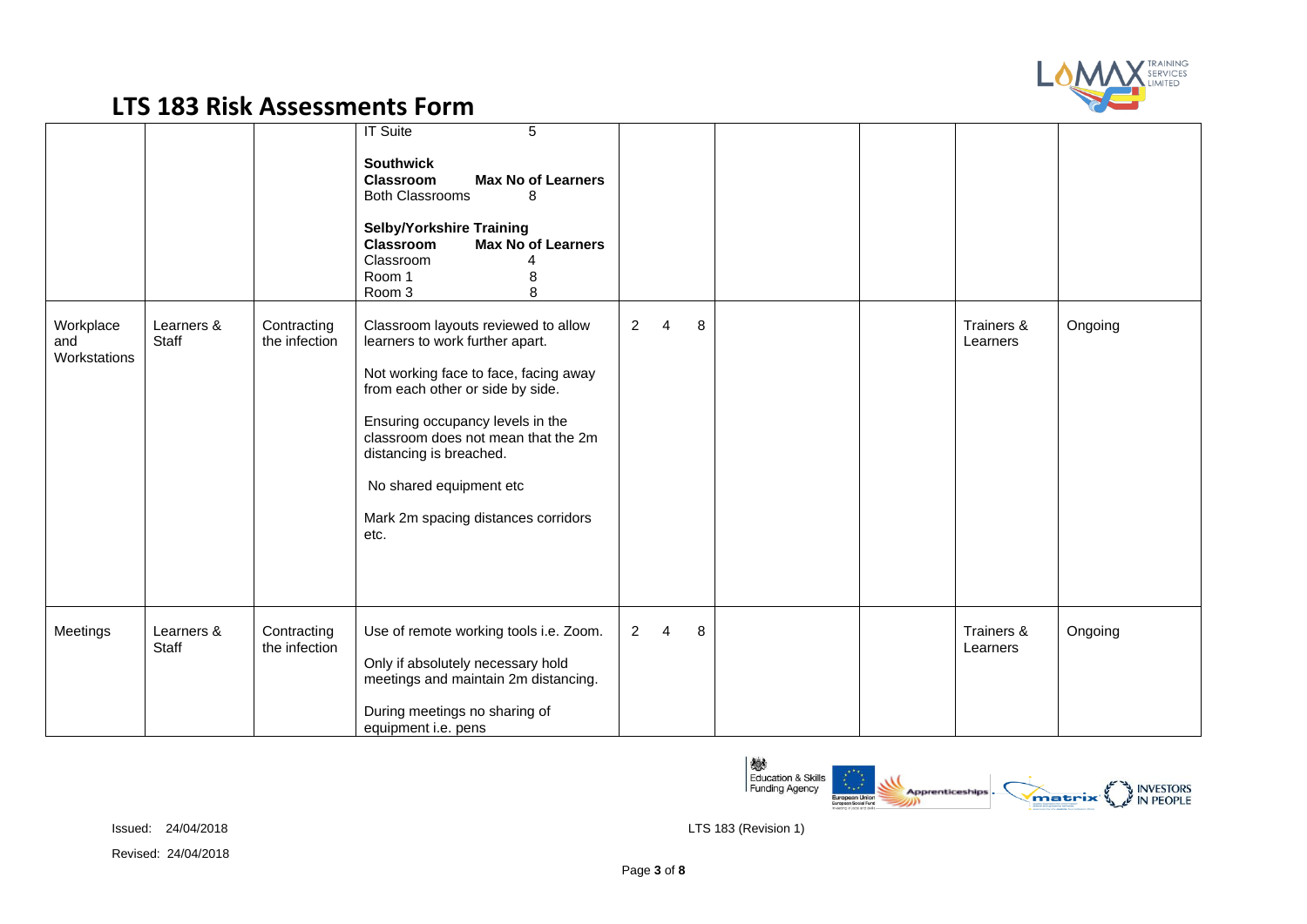

|                                                  |                     |                              | Hand sanitiser provided in classrooms.<br>If possible hold meetings outside of<br>buildings.                                                                                                                                                                                                           |                |                        |   |                                                                                               |                |   |   |                                                |                                   |
|--------------------------------------------------|---------------------|------------------------------|--------------------------------------------------------------------------------------------------------------------------------------------------------------------------------------------------------------------------------------------------------------------------------------------------------|----------------|------------------------|---|-----------------------------------------------------------------------------------------------|----------------|---|---|------------------------------------------------|-----------------------------------|
| Common<br>Areas                                  | Learners &<br>Staff | Contracting<br>the infection | Staggering break times, only 2 learners<br>in canteen area at any one time (if<br>open).<br>Use outside areas for breaks.<br>Close the reception area to all but office<br>staff.<br>Encourage learners to store all<br>personal items and clothing in personal<br>storage areas during working hours. | $\overline{2}$ | $\overline{4}$         | 8 | Canteen closed for<br>learners.                                                               | $\overline{c}$ | 3 | 6 | Trainers &<br>Learners                         | Ongoing                           |
| Accidents,<br>Security and<br>Other<br>Incidents | Learners &<br>Staff | Contracting<br>the infection | In an emergency, e.g. accident or fire,<br>people do not have to stay 2m apart if it<br>would be unsafe.<br>Any first aider should pay particular<br>attention to sanitation measures<br>immediately afterwards including<br>washing hands.                                                            | $\overline{2}$ | $\boldsymbol{\Lambda}$ | 8 | All staff aware of<br>procedures.                                                             | 2              | 4 | 8 | First aiders                                   | If and when an<br>incident occurs |
| Cleaning the<br>Workplace                        | Learners &<br>Staff | Contracting<br>the infection | Frequently open windows and doors to<br>encourage ventilation, where possible.<br>Frequent cleaning of classroom areas<br>and equipment between usage.                                                                                                                                                 | $\overline{2}$ | 4                      | 8 | Staff and learner<br>briefings continue to<br>remind all about not<br>becoming<br>complacent. | $\overline{2}$ | 3 | 6 | Trainers,<br>Learners and<br>Cleaning<br>Staff | Ongoing                           |

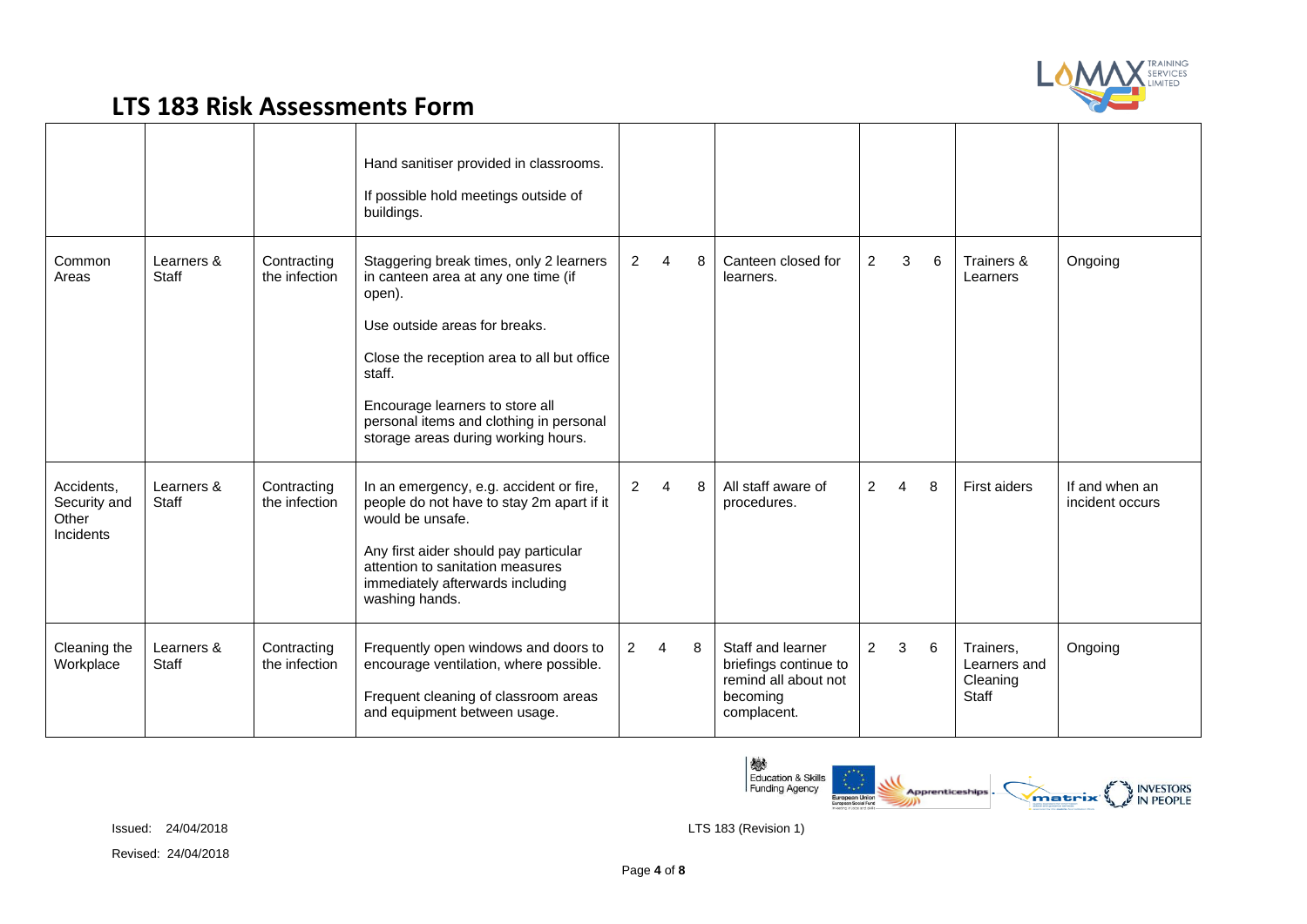

|                                                                                |                     |                              | Frequent cleaning of object/surfaces<br>that are touched regularly, such as door<br>handles, keyboards etc.<br>Cleaning the workspaces and removing<br>waste and belongings from the work<br>area at the end of the day.<br>Limiting the use of high-touch items<br>and equipment. |                |                |   |                                                                              |                |   |   |                           |         |
|--------------------------------------------------------------------------------|---------------------|------------------------------|------------------------------------------------------------------------------------------------------------------------------------------------------------------------------------------------------------------------------------------------------------------------------------|----------------|----------------|---|------------------------------------------------------------------------------|----------------|---|---|---------------------------|---------|
| Hygiene-<br>Hand<br>Washing,<br>Sanitation<br>Facilities and<br><b>Toilets</b> | Learners &<br>Staff | Contracting<br>the infection | The use of posters maintaining<br>awareness of good hand washing<br>techniques, frequencies, and the need<br>to avoid touching your face and<br>coughing or sneezing into a tissue, and<br>bin the tissue.                                                                         | $\overline{2}$ | $\overline{4}$ | 8 | All actions in place<br>in all classrooms<br>and workshops.                  | $\overline{2}$ | 3 | 6 | Managers<br>and all staff | Ongoing |
|                                                                                |                     |                              | The provision of hand sanitisers in<br>multiple locations.                                                                                                                                                                                                                         |                |                |   | In all areas                                                                 |                |   |   |                           |         |
|                                                                                |                     |                              | Clear guidance for the cleaning of<br>toilets to ensure they are kept clean<br>and social distancing is achieved.<br>Increased cleaning of busy areas.<br>Increased waste facilities i.e. bin and<br>more frequent collection.                                                     |                |                |   | Staff and learners<br>cleaning their own<br>work area.<br>Bins emptied daily |                |   |   |                           |         |
| Hygiene-<br>Hand<br>Washing,<br>Sanitation<br>Facilities and                   | Learners &<br>Staff | Contracting<br>the infection | Where possible, provide paper towels<br>as an alternative to hand dryers in<br>washing facilities.<br>Showers - If used, clear guidance                                                                                                                                            | $\overline{2}$ | 4              | 8 |                                                                              |                |   |   | Managers<br>and all staff | Ongoing |

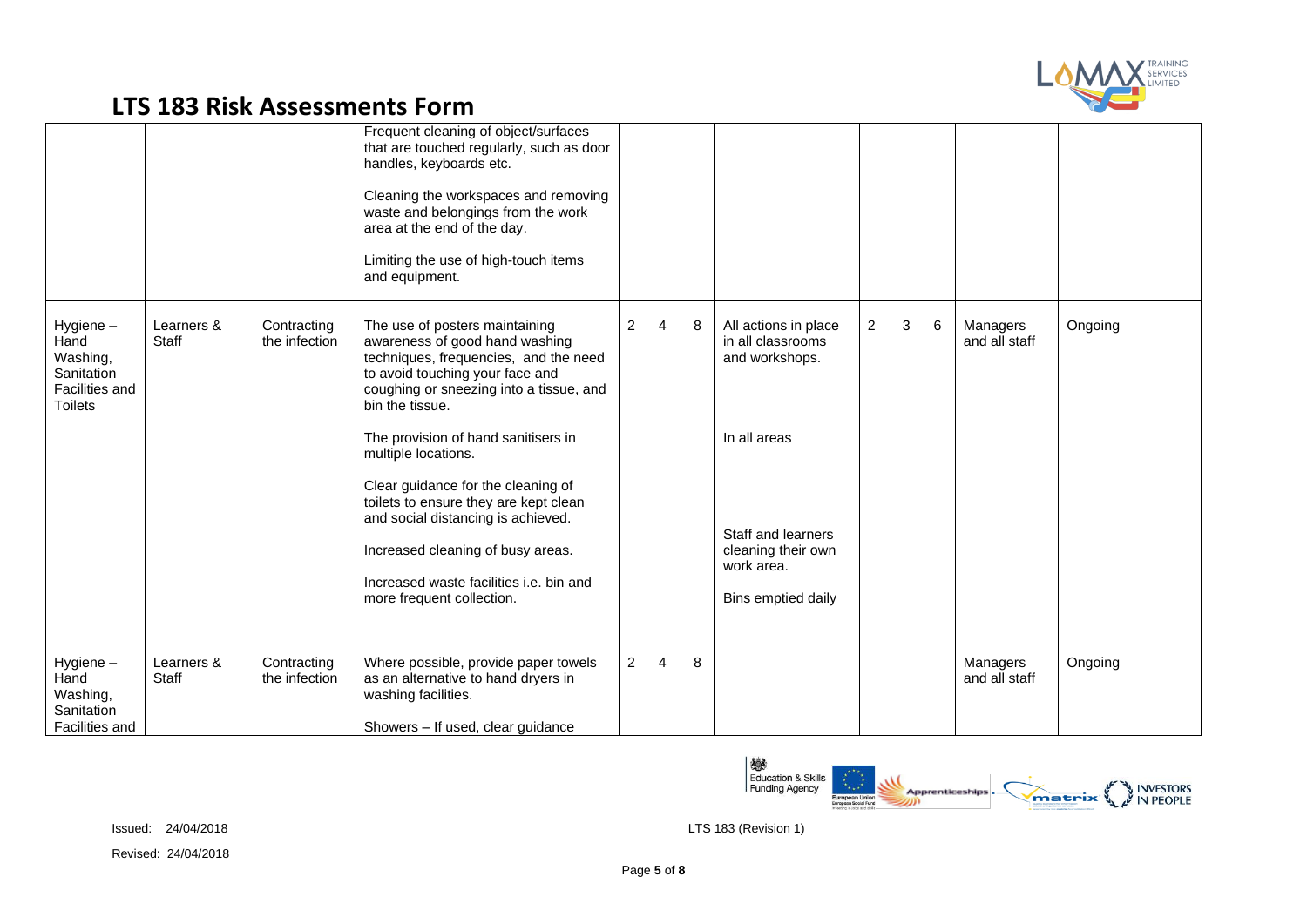

| <b>Toilets</b><br>(Cont)           |                     |                              | required for cleaning once used, all<br>personal items to be removed.<br>Enhanced cleaning if in regular use.                                                                                                                                                                                                                                                                                                                                                                                                                                                                                                                                                        |                |   |   |                                                                                                                                       |                |   |   |                       |         |
|------------------------------------|---------------------|------------------------------|----------------------------------------------------------------------------------------------------------------------------------------------------------------------------------------------------------------------------------------------------------------------------------------------------------------------------------------------------------------------------------------------------------------------------------------------------------------------------------------------------------------------------------------------------------------------------------------------------------------------------------------------------------------------|----------------|---|---|---------------------------------------------------------------------------------------------------------------------------------------|----------------|---|---|-----------------------|---------|
| <b>PPE</b>                         | Learners &<br>Staff | Contracting<br>the infection | Regular PPE should still be used, e.g.<br>gloves, eye protection.<br>Face covering and visors must be used<br>when the 2 metre distance cannot be<br>maintained. Face coverings are<br>mandatory within workshop areas and<br>when moving around site.<br>Face coverings - The evidence<br>suggests that wearing a face covering<br>does not protect you, but it may protect<br>others if you are infected but have not<br>developed symptoms.<br>A face covering can be very simple and<br>may be worn in enclosed spaces where<br>social distancing is not possible.<br>Additional information is available for<br>the safe use of face coverings upon<br>request. | $\overline{2}$ | 4 | 8 | All PPE used.<br>Face coverings and<br>visors available for<br>staff and learners<br>upon request.<br>Staff and learners<br>informed. | $\overline{2}$ | 3 | 6 | Managers              | Ongoing |
| Communicati<br>ons and<br>Training | Learners &<br>Staff | Contracting<br>the infection | The business will provide consistent<br>and regular communications to improve<br>understanding and consistency of way<br>of working - with briefings.                                                                                                                                                                                                                                                                                                                                                                                                                                                                                                                | $\overline{2}$ | 4 | 8 | Updates to staff and<br>learners being<br>carried out on a<br>regular basis                                                           | $\overline{c}$ | 3 | 6 | Mangers &<br>Trainers | Ongoing |

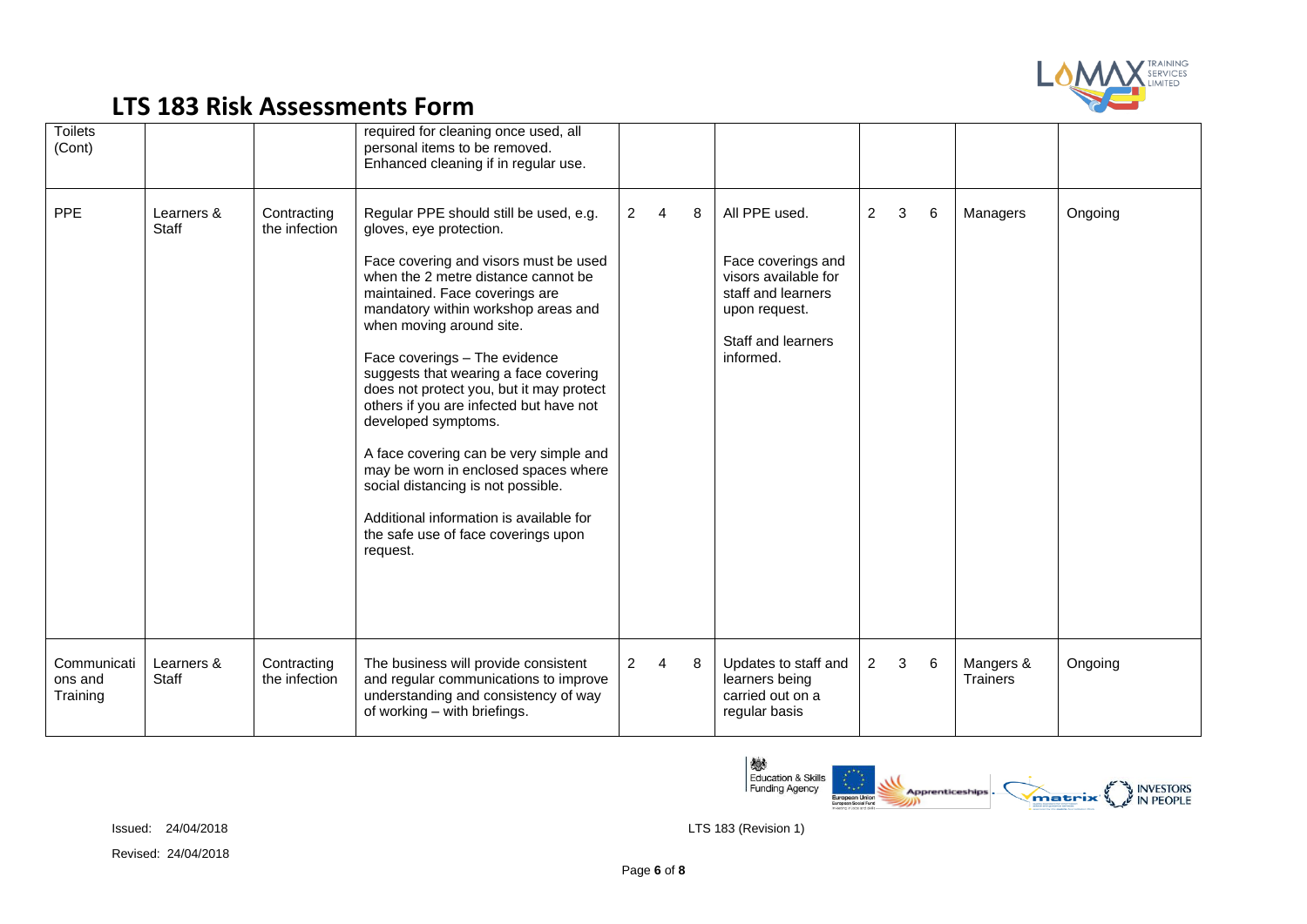

| Mental<br>Health                  | Learners &<br><b>Staff</b> | Contracting<br>the infection | Management will promote mental<br>health & wellbeing awareness to<br>learners and staff during the Covid-<br>19 outbreak and will offer<br>whatever support they can to help                                                                                                                                               | $\overline{2}$ | $\overline{4}$ | 8  | Regular<br>communication of<br>mental health<br>information and<br>open door policy<br>for those who<br>need additional<br>support.                   | $\overline{2}$ | 3 | 6 | Managers                | Ongoing |
|-----------------------------------|----------------------------|------------------------------|----------------------------------------------------------------------------------------------------------------------------------------------------------------------------------------------------------------------------------------------------------------------------------------------------------------------------|----------------|----------------|----|-------------------------------------------------------------------------------------------------------------------------------------------------------|----------------|---|---|-------------------------|---------|
| Symptoms<br>of Covid-19           | Learners &<br>Staff        | Contracting<br>the infection | If anyone becomes unwell with a<br>new continuous cough or a high<br>temperature in the workplace they<br>will be sent home and advised to<br>follow the stay at home guidance.<br>Line managers will maintain<br>regular contact with staff members<br>during this time.                                                  | $\overline{2}$ | 4              | 8  | Internal<br>communication<br>channels and<br>cascading of<br>messages through<br>line managers will<br>be carried out<br>regularly to<br>reassure and | 2              | 3 | 6 | All staff &<br>Learners | Ongoing |
| Symptoms<br>of Covid-19<br>(Cont) | Learners &<br>Staff        | Contracting<br>the infection | If advised that a member of staff or<br>public has developed Covid-19 and<br>were recently on our premises<br>(including where a member of staff<br>has visited other work place<br>premises such as domestic<br>premises), the management team<br>of the workplace will contact the<br>Public Health Authority to discuss | $\overline{2}$ | 4              | -8 | support<br>employees in a<br>fast changing<br>situation.<br>Line managers<br>will offer support<br>to learners who<br>are affected by                 | $\overline{2}$ | 3 | 6 | All staff &<br>Learners | Ongoing |